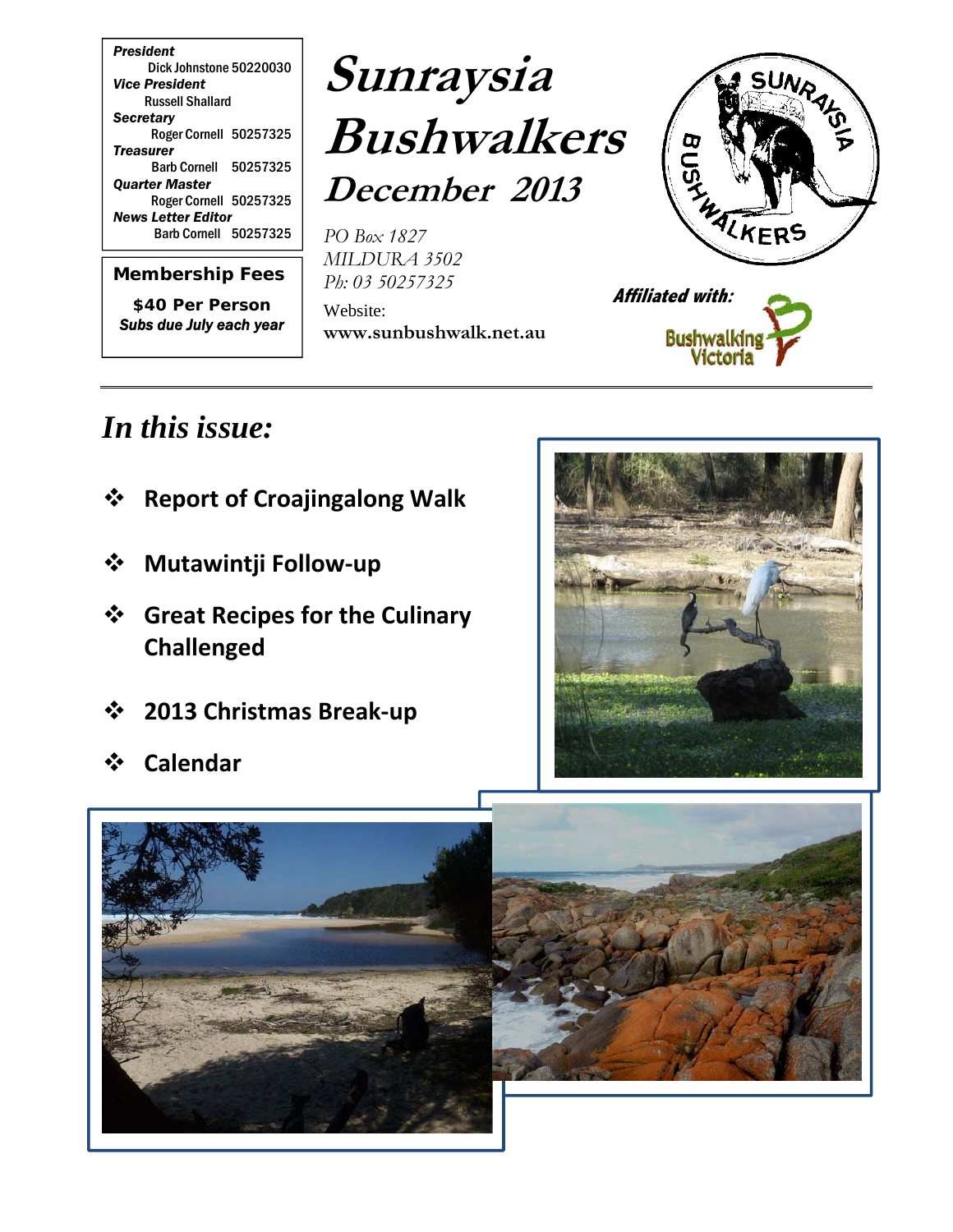#### **Flying by the Seat of Your Pants-**  $24^{th}$  **Oct**  $-5^{th}$  **Nov 2013 (A walk not sanctioned)**



Travelling from one extremity of the state to another to undertake a walk is obviously not a popular undertaking as it only attracted two walkers, Karl & Roger. So it was, that we undertook a drive of over 900klms just to get to our starting point at Cann River. 'Seat of the pants' refers to the very loose planning as we had intended to walk from Cape Conran but were less than thrilled with the prospect of carrying two days water at the start of the walk, eventually opting for a start at Tamboon Inlet.

Arriving at Cann River at lunchtime and then enquiring as to the

availability of a taxi service had us directed to the local garage. The proprietor, Lob, inveigled his daughter-in-law, Rose, to act as our driver with the plan that she would drop us off at the landing at Tamboon and then leave the car back at Lob's garage awaiting our return. Tamboon Inlet, it became obvious, was closed to the sea; the lake was so high that the jetty had water even over the handrail.

Change of plans – drive back to the gated track marked 'Clinton Rock', which was our intended first overnight stop, and start from there. We found a great campsite sheltered from the prevailing wind but no water. We had sufficient water for the night but in the morning we decided to visit the rocks and find the water source and replenish our supply. Our 3klm round trip found us harassing a wild dog that we met travelling towards us along the waterline. It was then that we commented on the abundance of food for the dog, as the beach was littered with the carcasses of Shearwater that had failed to complete their journey south. The death of so many birds was due to a reported change to their stopover being subject to commercial development and a severe storm that had obviously stressed them in their weakened state. At one stage of the walk I counted Shearwater bodies, along the high water mark, at a rate equal to one body per step.

One of the joys of this walk is the feeling of being the first there as you walk along pristine beaches without any footprints of other humans. It is quite a privilege to be able to make such a walk. As a safety factor we carried a SPOT device that we activated each morning and checked in each evening allowing others to track our progress.



The walk took us via Point Hicks and its famous lighthouse. We reached this landmark at lunchtime and were so engrossed in feeding ourselves that we had failed to see the whales breaching just off the point. Once it was pointed out we spent considerable time watching a mother & calf and another whale far out to sea. We opted to walk around the coast to Thurra River camp. It was reasonably challenging over the rock but very attractive. Up until reaching the lighthouse we had not seen any others and as it was Friday prior to the Melbourne Cup we came across a number of vehicles arriving for an extended long weekend.



*Orange water* 

The next day took us to a campsite set back from the beach at the base of a large sand dune and a water source that had bright orange algae in the stream coming from the base of the sand dune. The smell was sulphurous. We arrived at this site at lunchtime and after our feed decided to have a swim in the surf, which was fairly flat. As the sun was shining and I only had a washer as a towel I decided to drip-dry. Whilst waiting for the air to dry us off we walked 300 metres up the beach to a rocky outcrop of granite. We discovered water seeping out of the sand above the high water line and with a little digging around found sweet water which was better than back at our camp and decided to harvest it. On returning to collect our water containers we dressed to avoid sunburn and headed back to

get the water. As we turned to cart the water back to camp we were surprised by 8 walkers

heading in our direction. We later discovered they were part of the Strezlecki Bushwalking Club. A delightful group, who we continued to meet at most of our remaining camps on our journey to Mallacoota.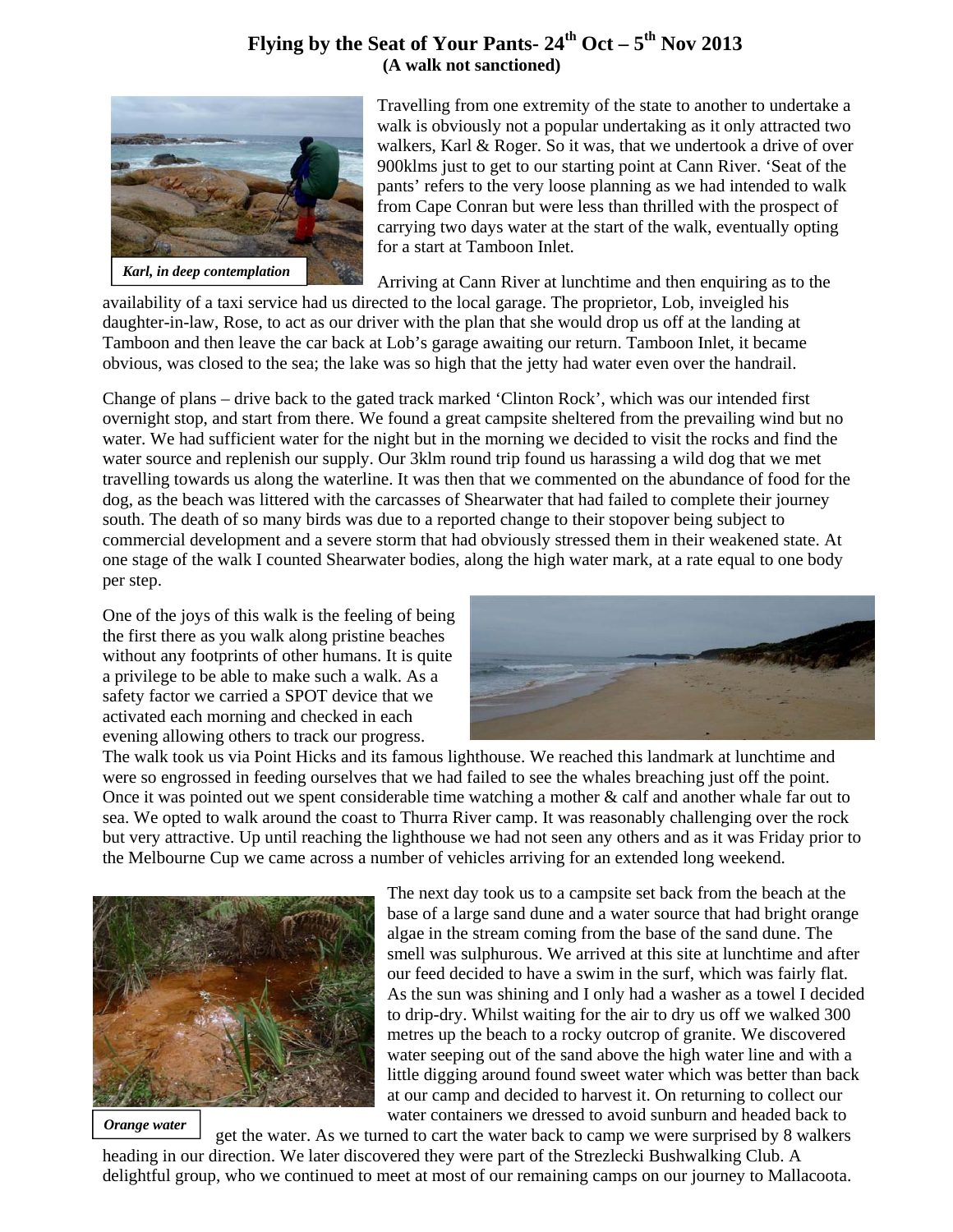The next day saw us rock scrambling around Petrel Point and onto Rame Head where we had our first inland walking away from the actual coast prior to visiting Wingan Inlet. We were well ahead of the others and walked into Wingan Campground, which was fairly full due to the weekend, so on replenishing our water, we headed back to the beach to make the river crossing while the tide was low. We met the others heading in to the campground and they were not sure whether they would continue or cross in the morning.





At the river's edge we found that the wind had got up considerably, and as we prepared to get our packs and clothes into their waterproof bags we looked up and saw a group coming along the beach towards us. Not sure if it was the other walkers or just some weekend, it became a bit of a farce as bags (both) took off and were only recovered as they hit the water, a case of severe 'mooning' of approaching walkers and the carrying of heavy and slippery plastic bags full of our precious dry belongings. The water was cold, flowing quickly and deeper than expected; so swimming was required as we drifted

at speed towards the ocean. Once on the

other side and suitably shielded by some rocks, we gathered our composure, regrouped, dressed and headed bush. This latter action was the wrong thing to do as we were not near the track and had to return to our landing area before heading around a rocky headland.

Easby Creek was where we had decided to camp and it took a while to find a suitable area in amongst the coastal vegetation where two tents could be erected.



Up until now I have refrained from mentioning a favourite subject – food - as I was severely outshone by Karl's culinary skills and supplies. We had undertaken to do the evening meal in rotation and Karl, ever conscience of my aging frame, had allowed me the consideration of preparing the first of our nightly meals. It was the following night that I had realised that I was not really 'cutting the mustard' in the culinary department. Fortunately I did have one saving ingredient, in that I had purchased a sausage from the local Fisher's IGA at Merbein that had caught my fancy; simply because it was hanging outside refrigeration and I considered that it would carry well on the walk. It was for my lunches and when I had tried it and offered a piece to Karl he was much taken with the flavour. Unfortunately I was not able to answer the barrage of questions regarding what it was, who made it, etc other than 'sausage' and where I had purchased it. So instead of dishing up rehydrated Tuna for one of my meals, we had pasta and the 'sausage' for tea. It went down a treat.



The next stop was at Benedore River where there are two camp sites, one on the eastern side of the river, by far the larger, and the other on the western side which offers good protection from the prevailing westerly winds – this was the one we chose after a look at both. The Strezlecki walkers joined us and it was a most communal evening of stories and laughter.

The next day we were off and up into sand dunes along old 4wd tracks and into an area that gave us a different perspective to the area. Previously on this section I had come across 2 red bellied black snakes and was hoping to be able to show Karl their beauty, but it was not to be. Instead we came across a large charcoal coloured Goanna lying across the path. It was not at all phased by our presence and allowed us to both photograph it repeatedly and pass quite close by as we proceeded along our way. This distraction may have been the reason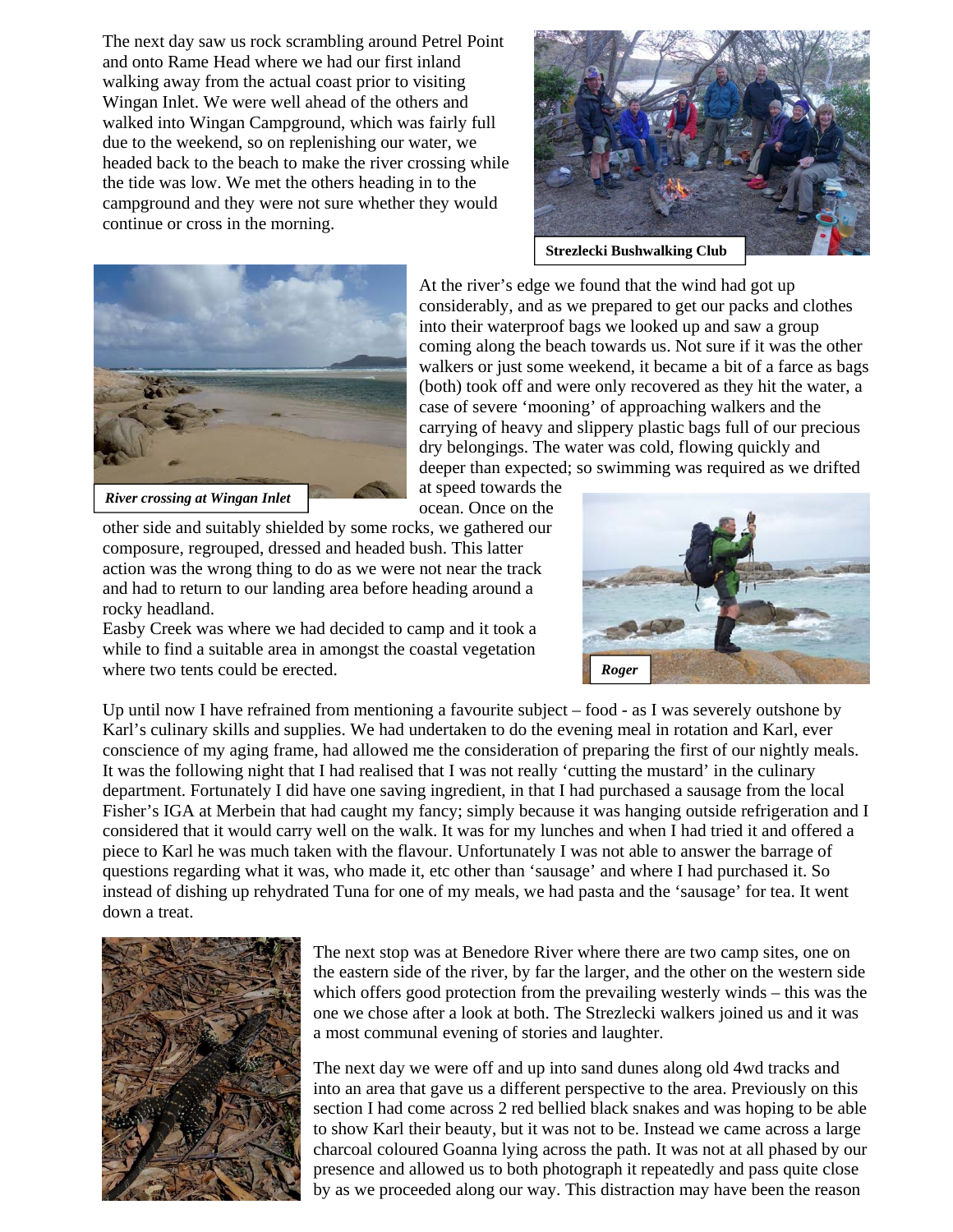that we took the right-hand track instead of the left-hand one. Hence we arrived at a car park without cars and wandered around until we came across a woman who kindly offered us a lift into Mallacoota. Thus we arrived on Melbourne Cup day in Mallacoota and it was virtually deserted, as the race was about to commence.

We spent 36 hours in Mallacoota waiting for the scheduled bus to take us back to our car at Cann River so spent the time walking up through the Narrows to the Top Lake.

We had exceptional weather and only put our waterproofs on twice, one of those times was due to high running seas causing spray over the rocks we were negotiating.

Besides the wild dog and whales, we saw a seal swimming in the surf, a dead albatross on the beach, what I believe was a southern bandicoot with 5 young on its back, oyster catchers, sea eagles, parrots of unknown names, and John Morrish LBBs aplenty. A great walk –thanks for the company Karl.

Roger 30/11/2013 *Photos by Karl & Roger* 



**•••••••••••••••••** 

**A follow up from last month's newsletter was a phone call from the ranger at Mutawintji who requested that we publish some information regarding the goat population – at the time of publication this had yet to be received.** 

<sub></sup><sup></sup><sup></sup><sup></sup></sub>

Since the arrival of the latest Wild magazine in our house Roger has drooled over the Peas & Potato Dumpling Curry picture for a whole week until it finally got the better of him and he just had to cook it for our Club Christmas Break-up get-together. I know potato is his favourite food but did it have to be a curry on a 30° day? The following recipes are thanks to the wonderful contributors to the Wild magazine.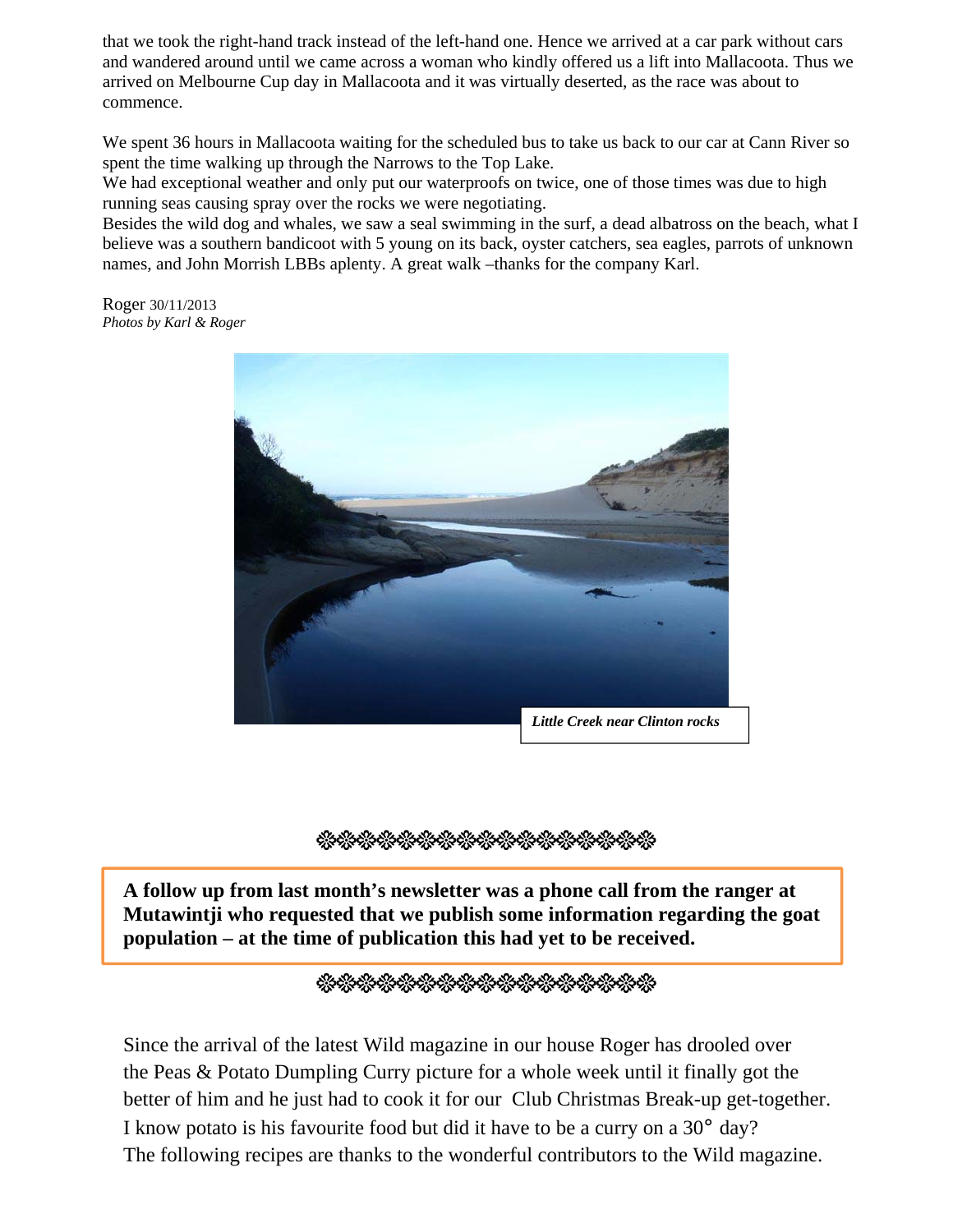### **Spiced Carrots and Peas**  Serves two



| Ingredients:                          | At Home:                                             |
|---------------------------------------|------------------------------------------------------|
| 1 teaspoon cumin seeds                | Pack cumin seeds, cumin, coriander & garam           |
| 1 teaspoon ground cumin               | masala together.                                     |
| 1 teaspoon coriander                  |                                                      |
| 1/ <sub>2</sub> teaspoon garam masala | In the Field:                                        |
| 1 small onion                         | Chop onion. garlic & ginger finely, dice the carrot. |
| 1 garlic clove                        | Heat oil, add onion, garlic ginger, cumin seeds,     |
| 2.5 centimeters of ginger             | cumin, coriander and the garam masala, stir for 2    |
| 1 large carrot                        | minutes. Now add carrots and fry for a few           |
| 3 dessert spoons oil                  | minutes. Add 1/2 cup water & the peas. Cover and     |
| 1/4 cup dried peas                    | leave to simmer until the peas are rehydrated.       |
| salt & pepper                         | Season with salt, pepper & sugar. Serve with rice.   |
| 1/4 teaspoon sugar                    |                                                      |
|                                       |                                                      |
|                                       |                                                      |

## **Nutty Rice**

Serves two



| Ingredients:                         | At Home:                                        |  |  |
|--------------------------------------|-------------------------------------------------|--|--|
| 1 cup of rice (preferably Basmati)   | Roughly chop nuts & put in a plastic bag with   |  |  |
| 4 dessertspoons dried onion or 1/2   | the mushrooms. Pack all other ingredients in    |  |  |
| bunch spring onions                  | another plastic bag.                            |  |  |
| 1 teaspoon dried garlic              | In the Field:                                   |  |  |
| 1 cup sliced dried shitake           | Bring 2 cups water to the boil in a large pot.  |  |  |
| mushrooms                            | Add rice, garlic, onion, parsley & bring to the |  |  |
| <b>34 cup mixed nuts</b>             | boil; turn down & simmer for approx. 7 mins.    |  |  |
| 2 peaspoons dried parsley or 1/2 cup | stirring occasionally. Add more water if        |  |  |
| finely chopped fresh parsley         | necessary. Add the nuts & mushrooms to          |  |  |
| 3⁄4 teaspoon salt (less if nuts are  | rehydrate. Once rice is cooked & mushrooms      |  |  |
| salted)                              | rehydrated remove from the heat and season      |  |  |
| Pepper to taste                      | with salt & pepper. All the liquid should be    |  |  |
|                                      | absorbed,                                       |  |  |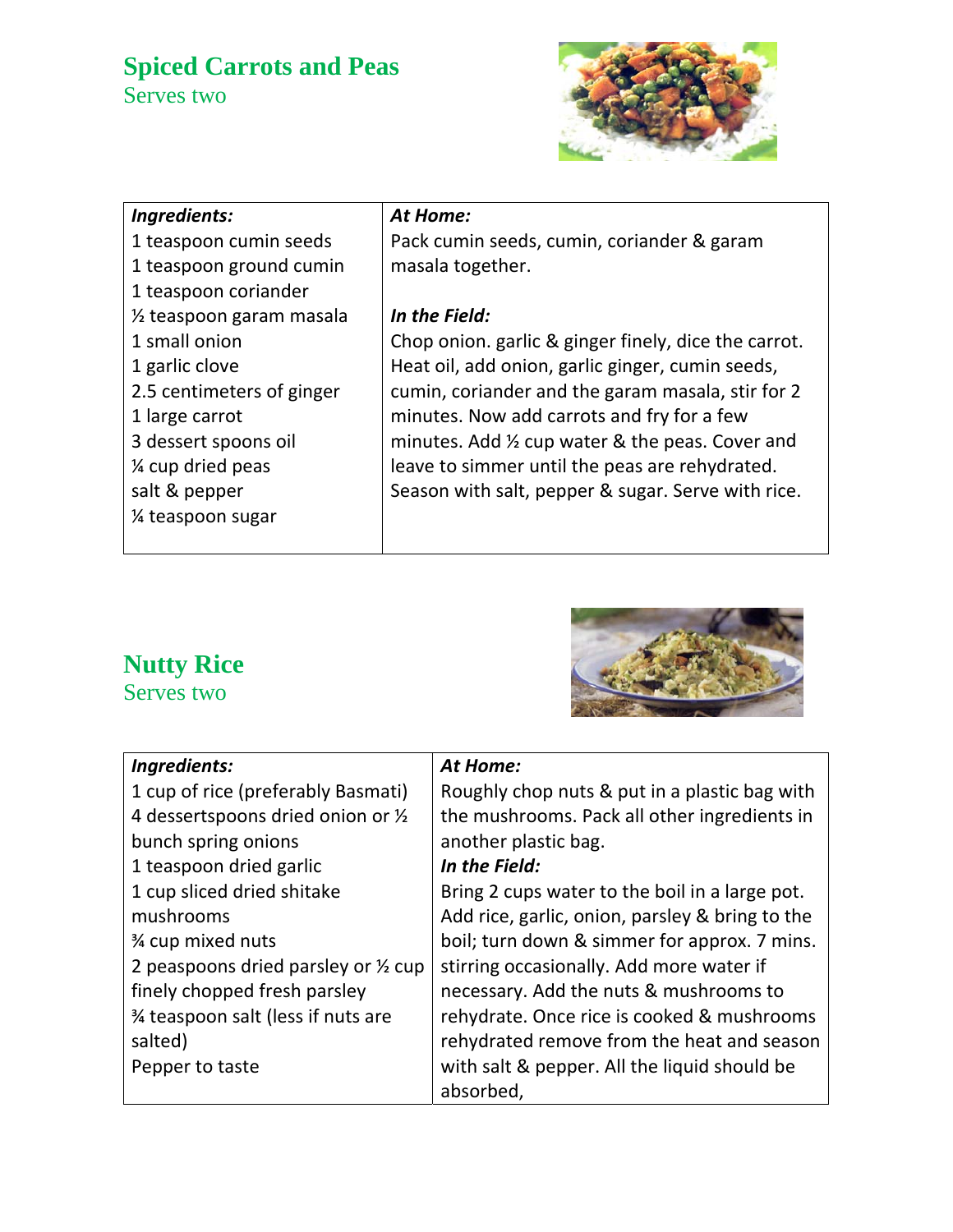### **Flavoured Lentils & Rice**

Serves two



| Ingredients:                       |
|------------------------------------|
| 3⁄4 cup of rice                    |
| $\frac{1}{2}$ cup of red lentils   |
| 4 dessert spoons dried onions      |
| 1 teaspoon dried garlic            |
| 1 teaspoon ginger (finely chopped) |
| 2 dried red chillies               |
| 4 whole cloves                     |
| 1 inch cinnamon quill              |
| 4 cardamon pods                    |
| 1 teaspoon tumeric                 |

#### *At Home:*

Pack all ingredients into a plastic bag *Note: Fresh onion & garlic can be used instead, but carry separately.*

#### *In the Field:*

Put the contents of the plastic bag into 2½ cups of water. Place on heat, bring to boil, turn down to a simmer for approx. 10 mins, stirring occasionally. Turn off heat, cover, let sit for 5 mins and serve.

# **Pea & Potato Dumpling Curry**

Serves Two



| Ingredients:                            | In the Field:                                  |  |  |
|-----------------------------------------|------------------------------------------------|--|--|
| $\frac{1}{2}$ cup instant potato        | Place the potatoe & flour mix into a pot &     |  |  |
| $\frac{1}{2}$ cup plain white flour     | add 1/2 cup water. The amount of water will    |  |  |
| 1 tablespoon oil                        | vary depending on the brand of potato you      |  |  |
| $\frac{1}{2}$ an onion (finely chopped) | are using so start with a small amount of      |  |  |
| 2 cloves garlic (finely chopped)        | water and keep adding. When the mixture        |  |  |
| 1 teaspoon mustard seeds                | comes together and is still quite stiff, roll  |  |  |
| 1/ <sub>2</sub> teaspoon fenugreek      | into 12 small balls and set aside. Add oil to  |  |  |
| 1 teaspoon turmeric                     | the pot & fry the onion, garlic & ginger for a |  |  |
| 1 teaspoon coriander                    | minute, then add spices. Fry for another       |  |  |
| 1 teaspoon cumin                        | minute stirring continuously, then add         |  |  |
| Chilli powder to taste                  | tomato paste.                                  |  |  |
| 1 large dessert spoon tomato paste      | When mixture has formed a thick paste add      |  |  |
| 1/4 cup dried peas                      | 1% cups water & peas & bring to the boil.      |  |  |
|                                         | Place dumplings in the curry, cover & let      |  |  |
| At Home:                                | simmer for3 -4 minutes while stirring          |  |  |
| Place instant potato & flour together   | occasionally. Remove the lid & continue        |  |  |
| in a plastic bag. Place mustard seeds,  | simmering until the peas are rehydrated,       |  |  |
| fenugreek, turmeric, coriander, cumin   | the gravy has thickened & dumplings are        |  |  |
| & chilli powder together in a small     | cooked. Serve with rice or unleavened          |  |  |
| plastic bag.                            | bread.                                         |  |  |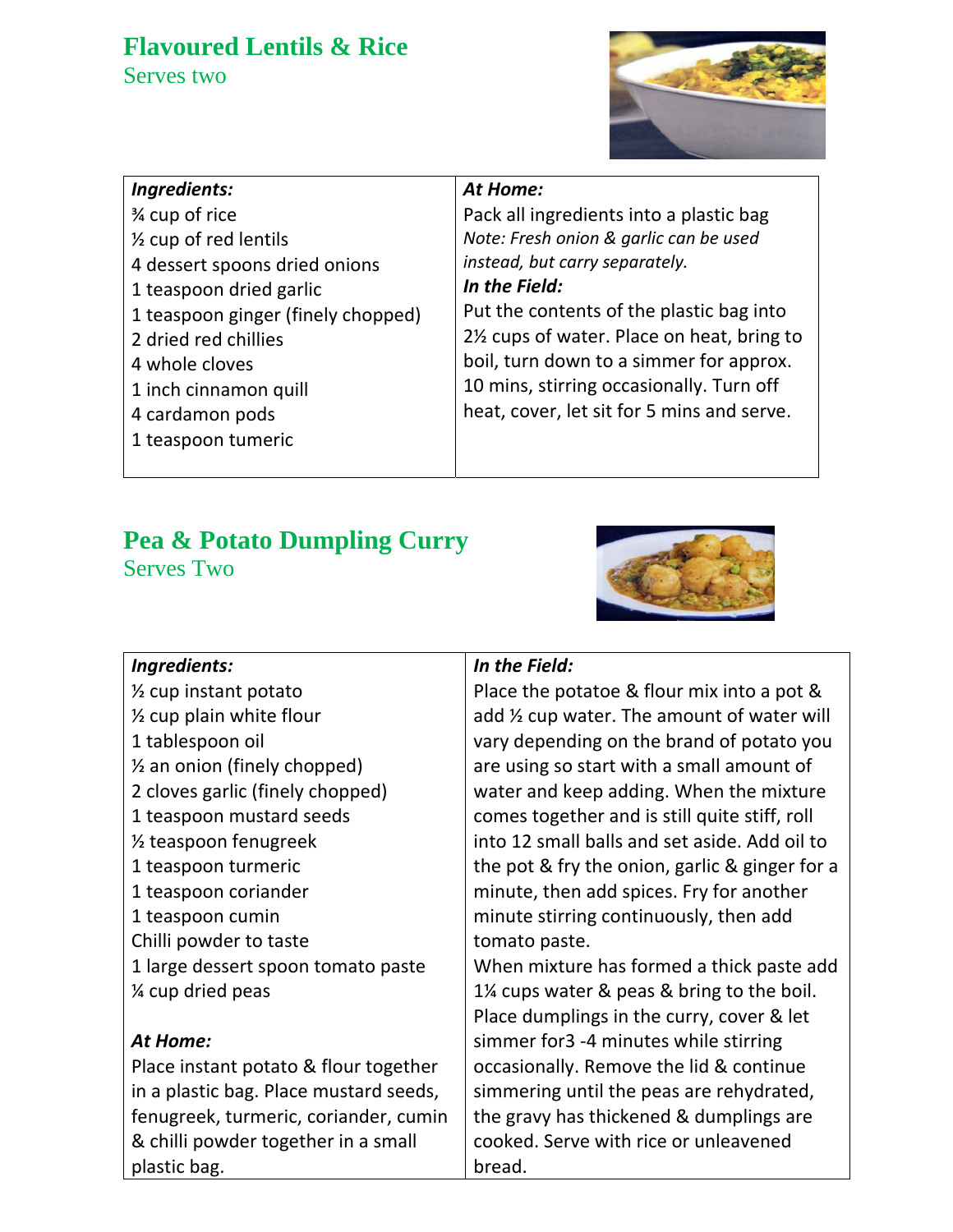#### **Christmas Break-up 2013**

Our Club Christmas break-up this year was held at the Syke Pumps near Red Cliffs on the Murray. Our President gave us a short potted history of the area and the pumps before setting off on a short walk along the billabong, which was very pleasant; but then we headed along a dusty road before walking across a clay flat to a salt encrusted area before we headed back to the welcome coolness under the large sheltered area near the old pumps. The late aftewrnoon was still rather warm.





When we had almost finished our meal we were wonderfully surprised by a visit from Santa! It is amazing just how he knows where to find us each year. We each received a **small** chocolate bar from his **large** sack and promised to be better children next year.

It was noticed that Karl gobbled down his bar faster than one could say Jack Robinson!



*Birds on the 'Bong'*